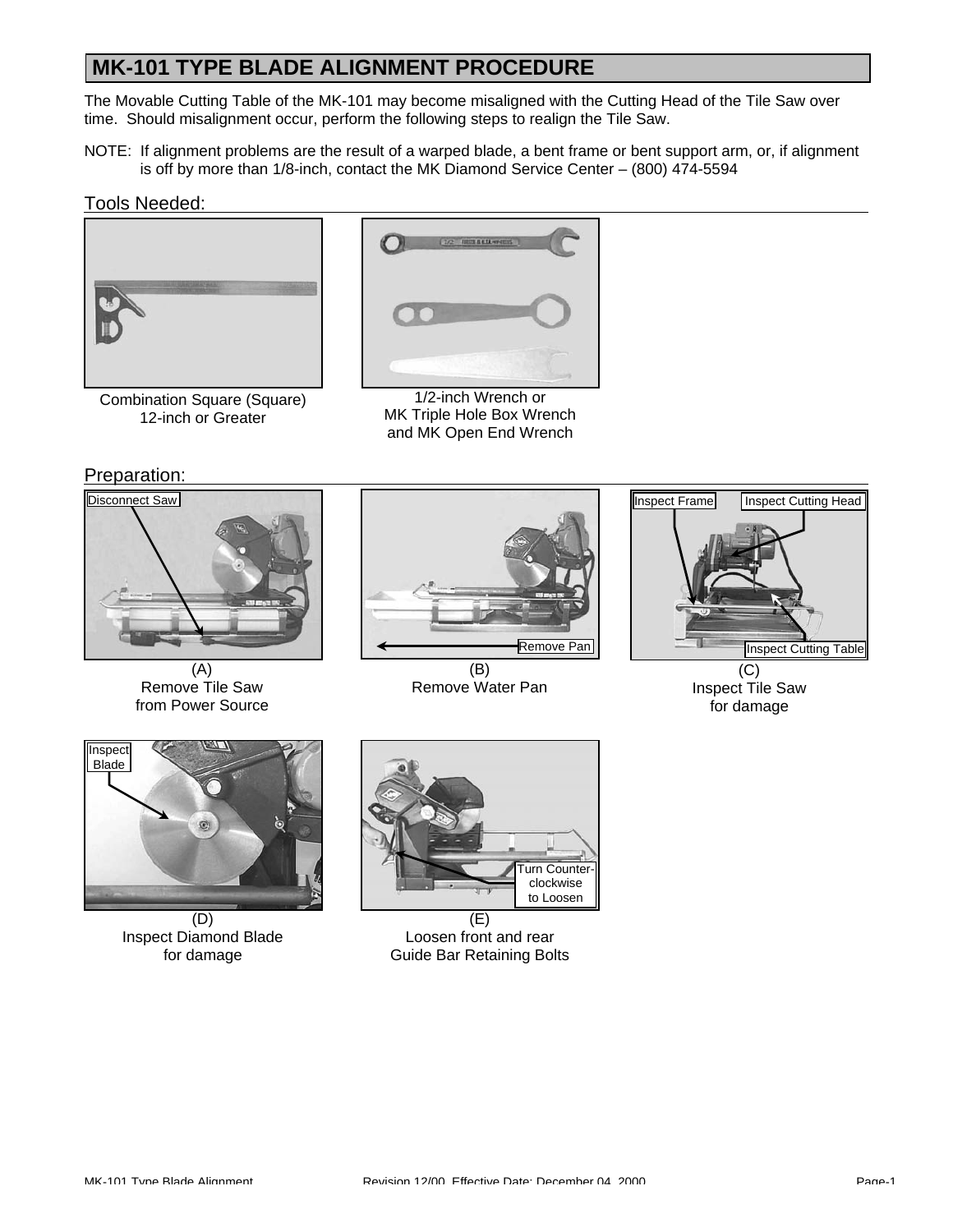# **MK-101 TYPE BLADE ALIGNMENT PROCEDURE**

### **Horizontal Rough Alignment:**

The Horizontal alignment will ensure that straight cuts (or Rip Cuts) are made.



(A) Position Cutting Head to normal Cut Depth

#### **Horizontal Final Alignment:**



(A) Pull Movable Cutting Table to front of Tile Saw



Move Guide Bar using Adjusting Bracket until Square rests evenly across Blade

### Horizontal Alignment Verification:



(A) Move the Cutting Table back and forth to verify Blade is even across all points of Square



(B) Move Guide Bar until Blade is centered in Cutting Groove



(B) Position Square flat on Movable Cutting Table against Ruler/Stop



(E) Position end of Square against Blade



(C) Position front of Square against Blade



Move Guide Bar using Adjusting Bracket until Square rests evenly across Blade



(B) Tighten Guide Bar Retaining Bolts



Move the Cutting Table back and forth to re-verify Blade is even across all points of Square